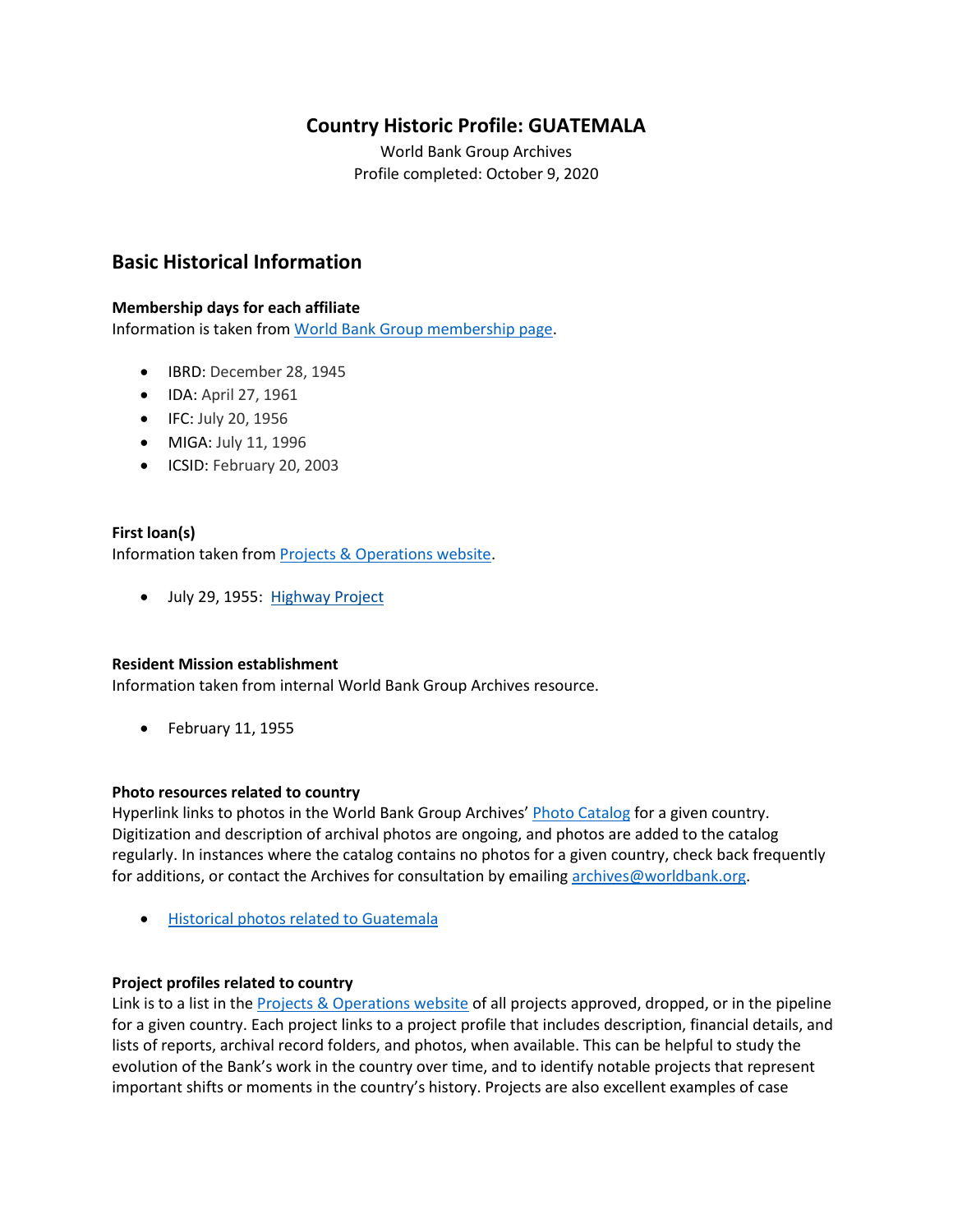studies of how the Bank made an impact in a particular sector. The WBG Archives have original records and other information related to these projects. Email [archives@worldbank.org](mailto:archives@worldbank.org) for guidance.

• Guatemala [project profiles in Projects & Operations](https://projects.worldbank.org/en/projects-operations/projects-summary?countrycode_exact=GT) 

#### **Description of operational records in Archives Holdings**

Archival records relating to Bank operations are described according to the ISAD(g) standard and are accessible in our [Archives Holdings catalog.](https://archivesholdings.worldbank.org/) Descriptions include lengthy organizational histories of the regional vice presidency responsible for operations in that region and a description of records created and transferred to the Archives by that vice presidency. The descriptions in the catalog can be helpful to understand the organizational context of Bank work, and to understand more about the content of the records in the Archives.

• [Records of the Latin America and Caribbean Regional Vice Presidency](https://archivesholdings.worldbank.org/records-of-latin-america-and-caribbean-regional-vice-presidency)

## **Chronology events**

Events have been selected from the Archivists' Chronology, an 800+ page resource compiled by Bank Group archivists over the course of the institution's history. Events chosen include important firsts, milestones and other events that evidence the country's development history and/or its relationship with the World Bank Group. The Archivists' Chronology is accessible on [this page.](https://www.worldbank.org/en/about/archives/history/timeline) This list of events can be helpful to determine if you'd like to dig deeper into any moments in the country's history of engagement with the Bank. The WBG Archives may have original records and other information about these events. Email [archives@worldbank.org](mailto:archives@worldbank.org) for guidance.

#### **IBRD Articles of Agreement Signed by Guatemala**

December 28, 1945

**McCloy to Visit Central America, Including Guatemala** November 10, 1948

**Bank General Survey Mission to Guatemala Arrives** June 14, 1950

**Guatemala Mission Report Made Public**  July 3, 1951

**First Funding for Guatemala** July 29, 1955

**IFC Articles of Agreement Signed by Guatemala** July 20, 1956

**IDA Articles of Agreement Signed by Guatemala** April 27, 1961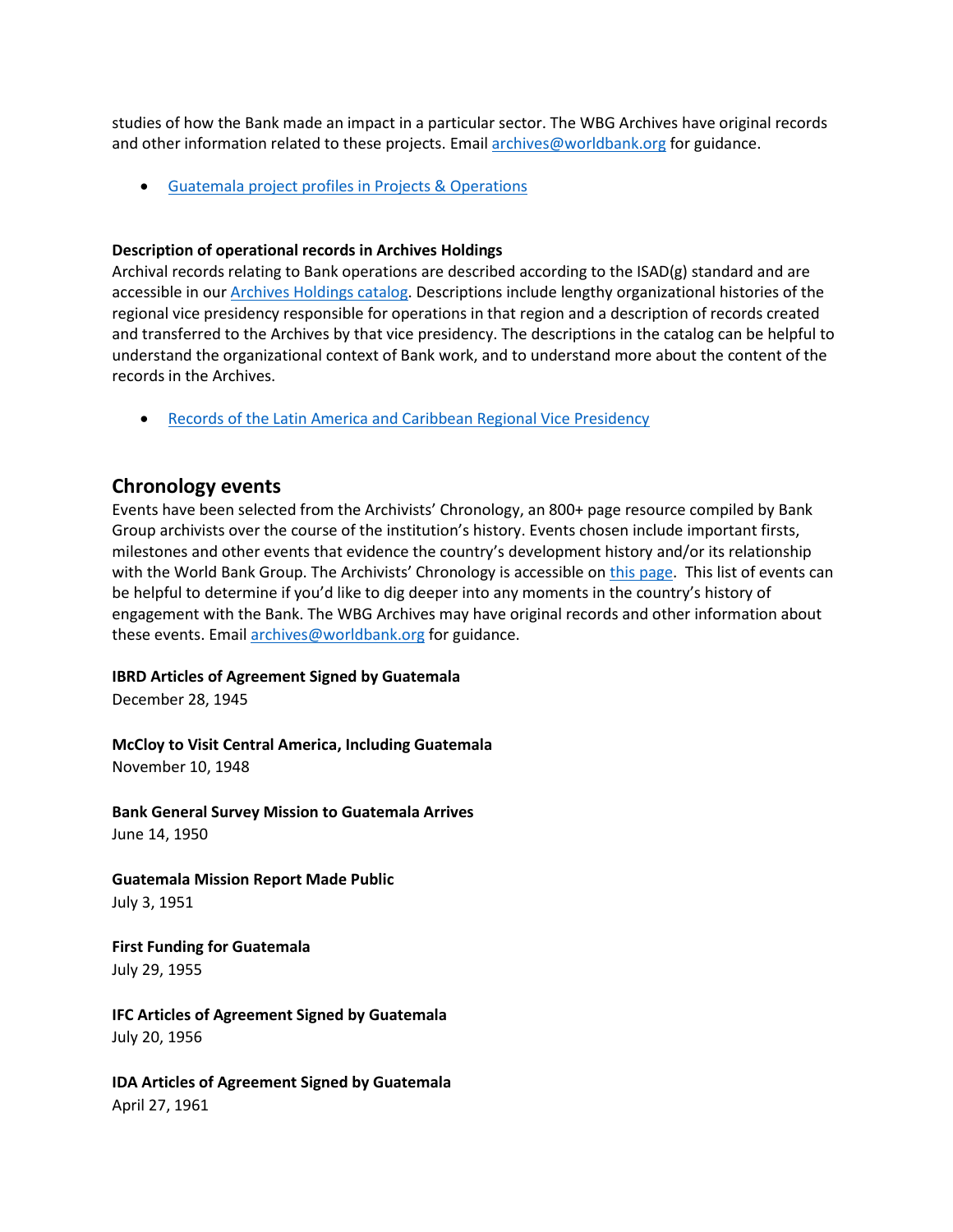#### **Agreement for Comprehensive Study of Electric Power and Irrigation in Guatemala** August 2, 1961

**Bank Economic Mission to Central America Announced** April 19, 1966

**Bank Approves National Reconstruction Loans for Guatemala** July 16, 1976

**MIGA Articles of Agreement Signed by Guatemala** July 11, 1996

**Bank Congratulates Guatemala on Peace Accords** January 17, 1997

**Wolfensohn Visit to Central America Announced; Trip to Include Guatemala** February 26, 1998

**ICSID Articles of Agreement Signed by Guatemala** February 20, 2003

**World Bank President Paul Wolfowitz to Visit Mexico and Guatemala** April 24, 2006

**World Bank Support for the Improvement of Policies in Guatemala** October 21, 2008

## **World Bank Group Timeline Events**

Events are selected from th[e World Bank Group Timeline.](https://timeline.worldbank.org/#event-bretton-woods-conference-begins) The Timeline is an online platform created by the Archives designed to highlight the important events in the Bank Group's history and to illuminate those events through a variety of archival records, photos, video and audio clips, oral history transcripts, reports, and more.

None.

# **Early Country Economic Reports**

Reports have been selected from the [Documents & Reports website,](https://documents.worldbank.org/) a database of publicly available World Bank Group authored reports and publications dating to the opening of the Bank in 1946. Country economic reports selected here are, in many cases, some of the earliest economic studies ever published on Bank member countries. Reports discussing the whole economy of a country, rather than individual sectors, are prioritized in this list.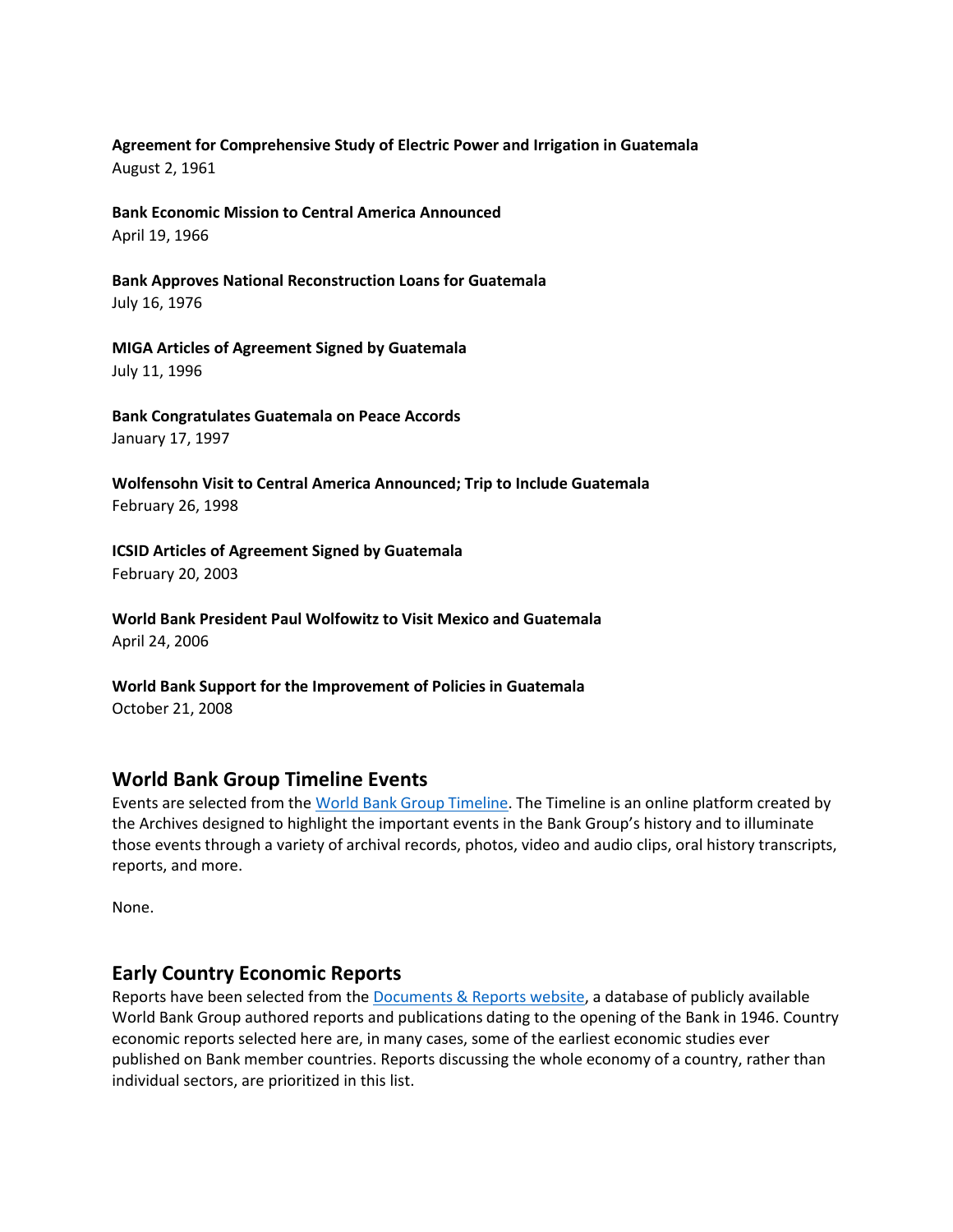| The economic development of Guatemala : the report of a mission             | January 1, 1951    |
|-----------------------------------------------------------------------------|--------------------|
| <b>Guatemala - Current economic position and prospects</b>                  | February 28, 1955  |
| The reports of the Bank's general survey missions - a synthesis             | March 31, 1956     |
| Guatemala - Current economic position and prospects                         | February 28, 1957  |
| Forecasting of financial resources for public - investment; an analysis and | July 31, 1959      |
| appraisal of the forecasts of the Bank's survey missions                    |                    |
| <b>Guatemala - The economy</b>                                              | December 31, 1962  |
| Guatemala - Current economic position and prospects                         | April 30, 1965     |
| <b>Guatemala - Current economic position and prospects</b>                  | May 31, 1968       |
| Guatemala - Current economic position and prospects                         | December 17, 1970  |
| Guatemala - Current economic position and prospects (Vol. 2)                | December 17, 1970  |
| Guatemala - Memorandum on recent economic developments and                  | November 30, 1971  |
| prospects                                                                   |                    |
| Guatemala - Recent economic development and prospects                       | September 30, 1973 |
| Guatemala - Memorandum on recent economic development and prospects         | March 31, 1975     |
| Guatemala - Current economic and social position and prospects              | December 31, 1977  |
| Guatemala - Country economic memorandum                                     | February 29, 1980  |
| Guatemala - Country economic memorandum (Vol. 2) : Statistical appendix     | May 31, 1983       |
| Guatemala - Country economic memorandum : Volume 1                          | May 31, 1983       |
| Guatemala - Country economic memorandum (Vol. 3) : Public sector            | May 31, 1983       |
| investment project list                                                     |                    |
| <b>Guatemala - Economic situation and prospects</b>                         | January 16, 1987   |

# **Country Assistance Strategies**

List is based on a similar list compiled by World Bank's Secretary's staff. Introduced in 1990 and replaced by the Country Partnership Framework (CPF) in 2014, the CAS is an overview of each borrowing country's current economic situation and contains a discussion of its development challenges, prospects, and project-planning. CASs were often initially published as part of project documents but later on were published as standalone documents.

| <b>Country Strategies Included within Project Documents</b>         |                   |  |
|---------------------------------------------------------------------|-------------------|--|
| <b>Guatemala - Economic Modernization Loan Project</b>              | November 2, 1992  |  |
| <b>Stand-Alone Country Strategies</b>                               |                   |  |
| Guatemala - Country assistance strategy                             | May 5, 1995       |  |
| Guatemala - Country assistance strategy                             | June 19, 1998     |  |
| Guatemala - Country assistance strategy progress report             | May 31, 2002      |  |
| <b>Guatemala - Country Assistance Strategy</b>                      | April 11, 2005    |  |
| Guatemala - Country Assistance Strategy Progress Report             | February 14, 2007 |  |
| Guatemala - Country partnership strategy                            | August 5, 2008    |  |
| Guatemala - Country partnership strategy progress report            | July 28, 2010     |  |
| Guatemala - Country partnership strategy for the period FY2013-2016 | August 17, 2012   |  |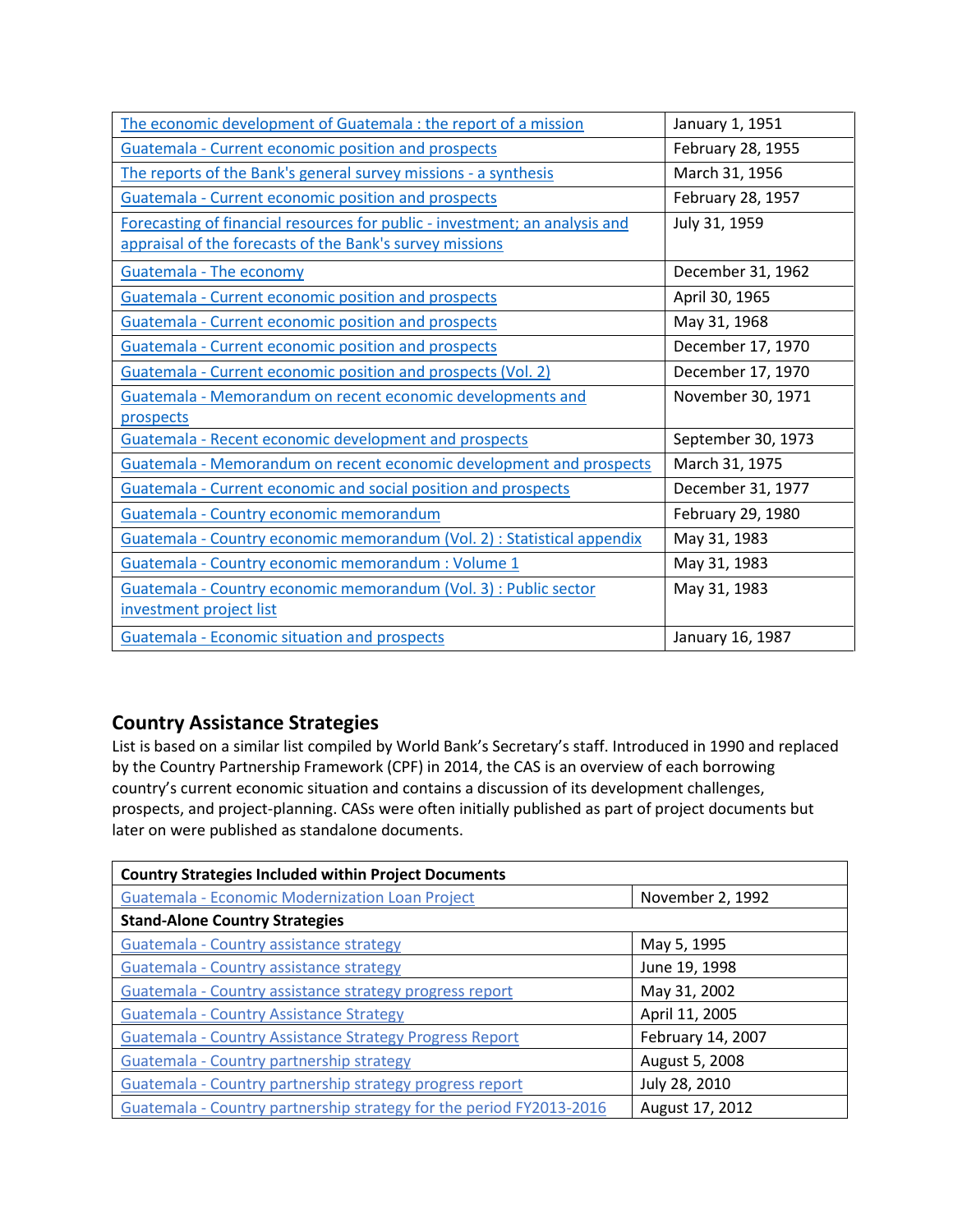| Guatemala - Country Partnership Strategy (CPS) for the period FY2013- |                    |
|-----------------------------------------------------------------------|--------------------|
| <u> 2016</u>                                                          | September 2, 2015  |
| Guatemala - Performance and Learning Review for the Country           |                    |
| Partnership Framework for the Period FY17-20                          | September 25, 2019 |

## **Staff Newsletters**

Resources have been selected from the World Bank Group's [Documents & Reports website.](https://documents.worldbank.org/) The World Bank has produced a staff newsletter since 1947. The publication has changed its name twice: from International Bank Notes to Bank Notes in 1971 and then to Bank's World in 1982. The newsletter moved online in 2000 and physical publication ceased. In addition to offering news relating to Bank operations and country development, the newsletters were intended to foster a sense of community among staff by highlighting social events, marriages and births, arrival of new staff, recreational events, favorite cooking recipes submitted by staff, and features on different aspects of staff's home country and culture.

| International Bank Notes -- Vol. 12, Iss. 4 | April 1, 1958     | "Indian story: Guatemala"           |
|---------------------------------------------|-------------------|-------------------------------------|
|                                             | December 1, 1994  | "Guatemala's Urban Poor Become      |
|                                             |                   | Their Own Task Managers"            |
| Bank's World -- Vol. 1, Iss. 2              | November 25, 1996 | "Three Days in Huehuetenango -      |
|                                             |                   | Bank meets Mayan culture in         |
|                                             |                   | Guatemala"                          |
| Bank's World -- Vol. 2, Iss. 4              | March 23, 1998    | "Bank helps to heal Guatemala's     |
|                                             |                   | scars"                              |
| Bank's World -- Vol. 3, Iss. 9              | October 1, 1999   | "Bringing Justice to Santa Eulalia" |

# **Oral histories**

Oral histories are selected from the World Bank Group Archives' [Oral History website.](https://oralhistory.worldbank.org/) The site contains transcripts of oral history interviews with departed staff and, in lesser number, Executive Directors and other individuals affiliated with or impacted by the World Bank Group. Interviews were conducted as part of an ongoing effort by the Archives to collect the personal stories and reflections of Bank Group staff. A portion of the interviews were conducted as research for publications. Each transcript provides a valuable first-person account of Bank activities and decision-making from the very beginning of its operations.

| David L. Gordon  | July 24, 1986            |
|------------------|--------------------------|
| Marcelo Selowsky | <b>February 19, 1992</b> |
| Robert Goodland  | January 26, 2005         |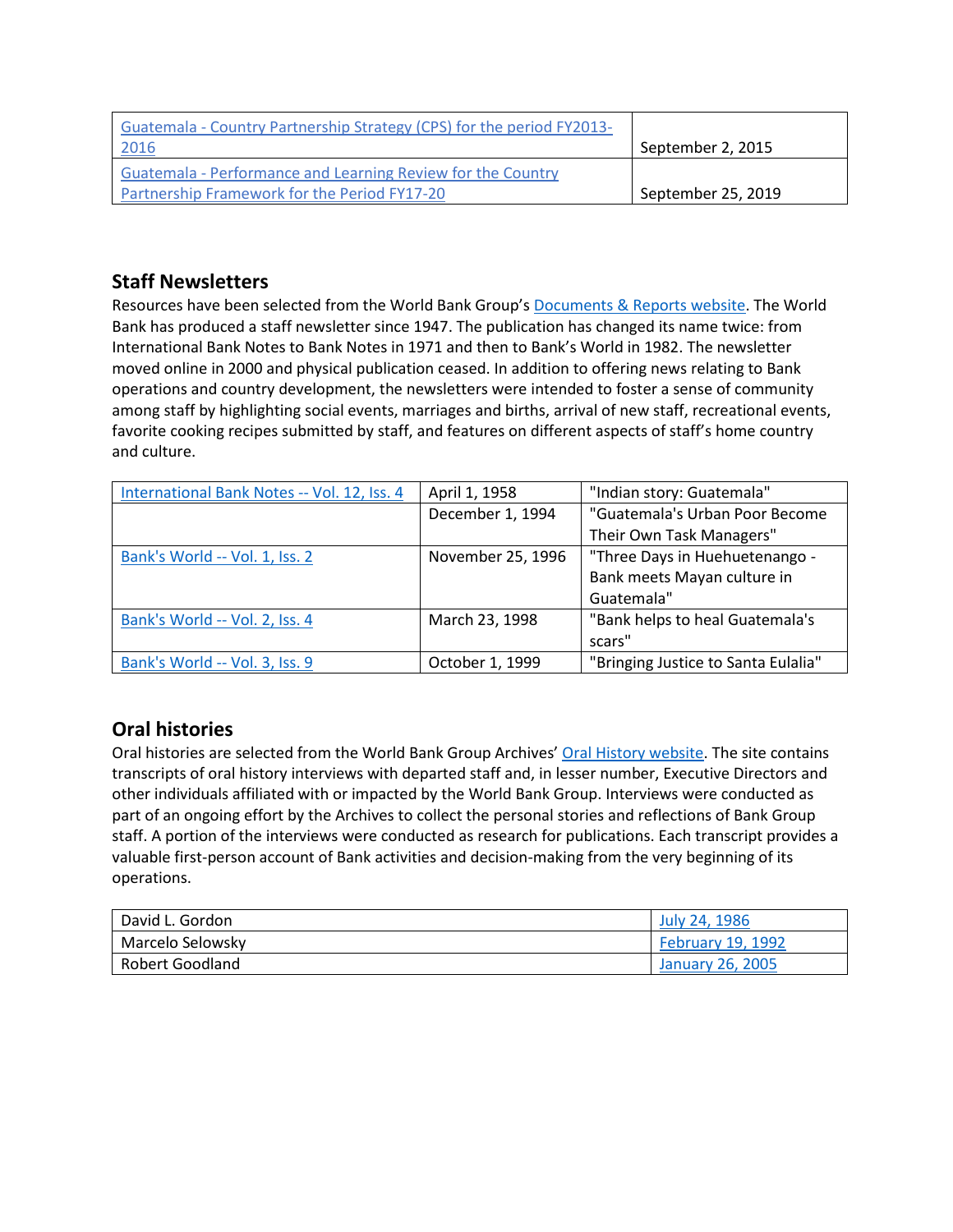## **Online exhibits**

Online exhibits are authored by World Bank Group staff and are accessible on both the Archives' [external site](https://www.worldbank.org/en/about/archives/history/exhibits) and as a [series of older exhibits](https://documents.worldbank.org/en/publication/documents-reports/documentlist?colti=World%20Bank%20Group%20Archives%20exhibit%20series) in the Documents & Reports website. Exhibits focus on notable personalities and accomplishments in the Bank Group's history.

None.

### **Executive Directors**

The list is based on the World Bank Group [Board of Directors website.](https://worldbankgroup.sharepoint.com/sites/wbsites/ExecutiveBoard/Pages/pc/About-the-Boards-05222019-155532/List-of-Executi-05222019-155839.aspx) The country following the name of each ED indicates their nationality.

| MOLLER, Victor (Chile)                                           | May 7, 1946       | October 8, 1948        |
|------------------------------------------------------------------|-------------------|------------------------|
| TORO, Emilio, (Colombia)                                         | November 15, 1948 | October 31, 1950       |
| PEREZ-CHIRIBOGA, Guillermo, (Ecuador)                            | November 1, 1950  | October 31, 1952       |
| MACHADO, Luis (Cuba)                                             | November 1, 1952  | October 31, 1956       |
| MACHADO, Luis (Cuba)                                             | November 1, 1956  | October 31, 1958       |
| MACHADO, Luis (Cuba)                                             | November 1, 1958  | October 31, 1962       |
| MACHADO, Luis (Cuba)                                             | November 1, 1962  | October 31, 1970       |
| LAJOUS-Martinez, Adrian (Mexico)                                 | November 1, 1970  | October 31, 1972       |
| UGUETO, Luis, (Venezuela)                                        | November 1, 1972  | June 15, 1974          |
| GUARNIERI, Roberto, (Venezuela)                                  | June 16, 1974     | October 31, 1974       |
| GAVIDIA Hidalgo, Vicente Amado, (El Salvador)                    | November 1, 1974  | October 31, 1976       |
| PESQUEIRA, Eduardo (Mexico)                                      | November 1, 1976  | October 31, 1978       |
| MAYOBRE, Eduardo (Venezuela)                                     | November 1, 1978  | October 31, 1980       |
| MUNS, Joaquin, (Spain)                                           | November 1, 1980  | October 31, 1982       |
| AYALA-GONZALEZ, Patricio, (Mexico)                               | November 1, 1982  | October 31, 1984       |
| GONZALEZ, Leonor F. de (Venezuela)                               | November 1, 1984  | October 31, 1986       |
| RUBIO, Mercedes (Spain)                                          | November 1, 1986  | December 11, 1988      |
| PINTO, Jorge, (Mexico)                                           | December 12, 1988 | October 31, 1990       |
| NAIM, Moises (Venezuela)                                         | November 1, 1990  | October 31, 1992       |
| TORRES, Angel (Spain)                                            | November 1, 1992  | October 31, 1994       |
| TERRAZAS, Jorge, (Mexico)                                        | November 1, 1994  | October 31, 1996       |
| DEL BUFALO, Enzo (Venezuela)                                     | November 1, 1996  | October 31, 1998       |
| FERRER, Federico (Spain)                                         | November 1, 1998  | October 31, 2000       |
| PINEDA, Moises A., (Mexico)                                      | November 1, 2000  | October 31, 2002       |
| KUROWSKI, Per (Venezuela)                                        | November 1, 2002  | October 31, 2004 PD to |
|                                                                  |                   | November 14, 2004      |
| MARTI, Luis, (Spain)                                             | November 1, 2004  | October 31, 2006       |
| FAMILIAR, Jorge (Mexico)                                         | November 1, 2006  | October 31, 2008       |
| ROJAS, Jose Alejandro (Venezuela)                                | November 1, 2008  | October 31, 2010       |
| GARCIA JAUREGUI, Marta, (also: GARCIA,                           | November 1, 2011  | October 31, 2012       |
| Marta) (Spain)                                                   |                   |                        |
| BRAVO MOISES, Juan Jose (Mexico)                                 | November 1, 2012  | October 31, 2014       |
| ROJAS, Jose Alejandro (Venezuela)                                | November 1, 2014  | October 31, 2016       |
| JIMENEZ, Fernando, (also: JIMENEZ LATORRE,<br>Fernando), (Spain) | November 1, 2016  | October 31, 2018       |